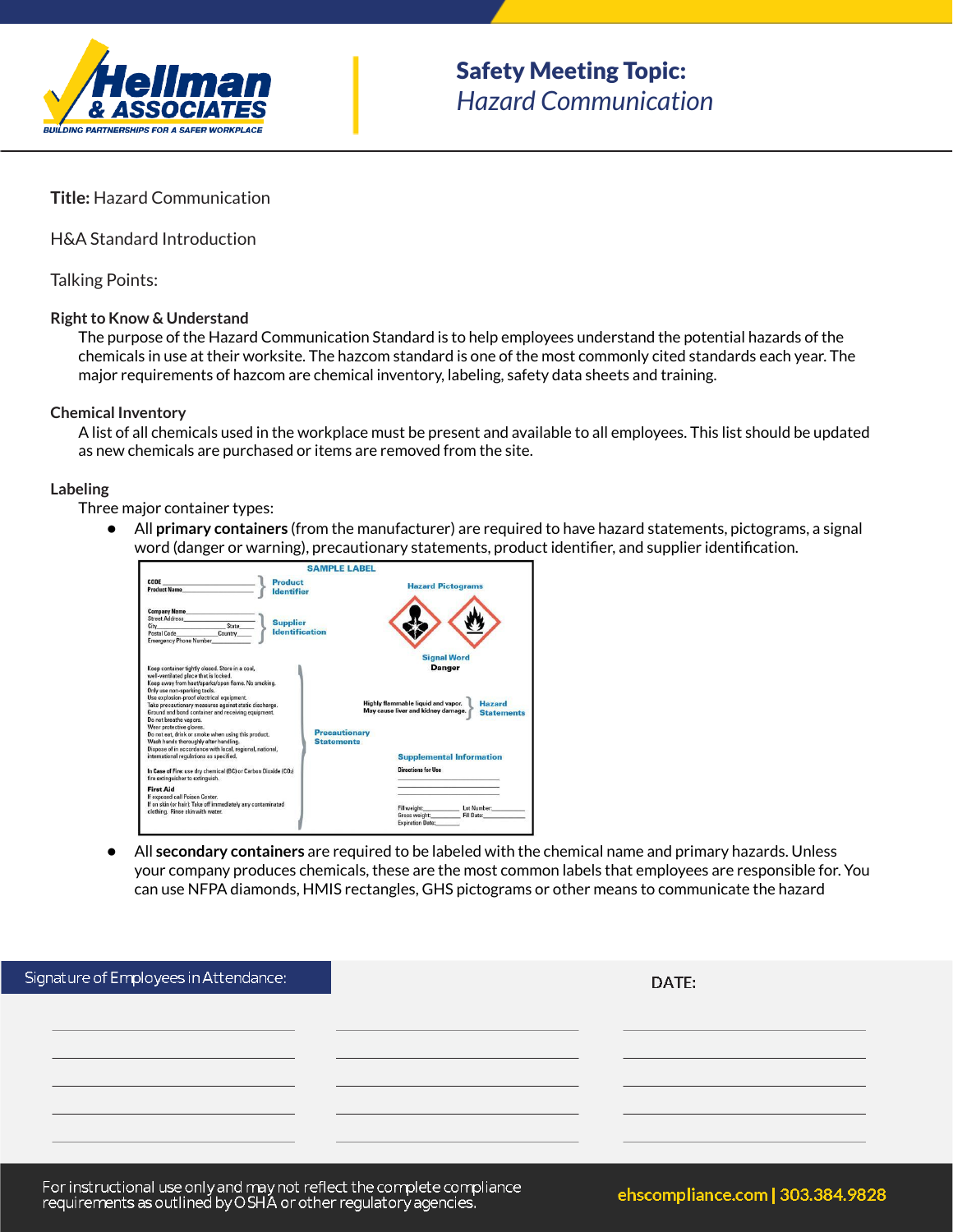

# Safety Meeting Topic: *Hazard Communication*



● **Portable containers** that are only intended for immediate use by the employee who performs the transfer are not required to be labeled as long as they are emptied completely before left unattended. An example of a portable container might be a measuring container or a mop bucket.

Other important things about labeling:

● Never put hazardous chemicals into drink containers



DATE:

For instructional use only and may not reflect the complete compliance<br>requirements as outlined by OSHA or other regulatory agencies.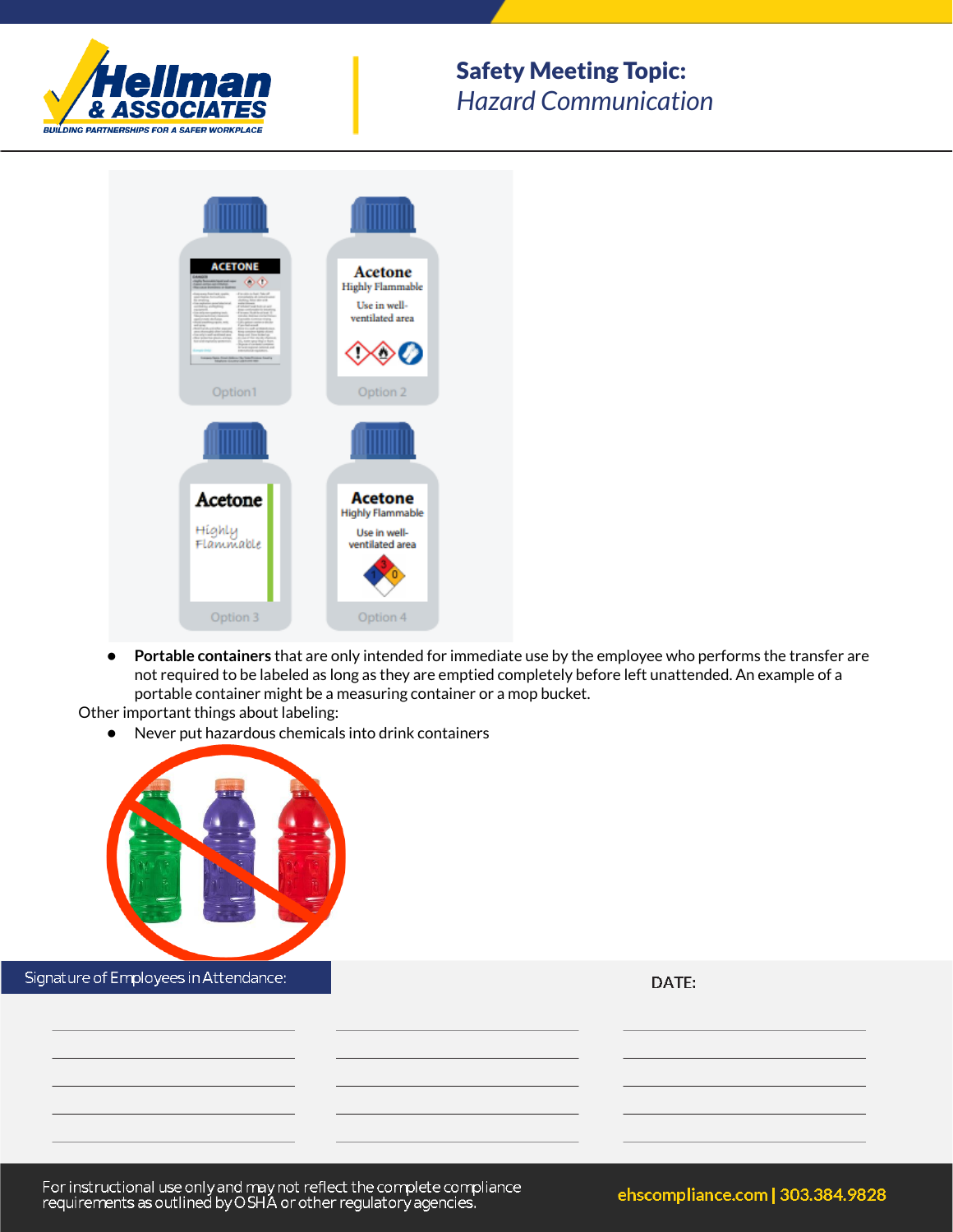

## **Safety Data Sheets**

All Safety Data Sheet (SDS) consist of a 16-section document that explains all the required chemical information. Every chemical stored or used at a workplace should have a corresponding SDS. All SDSs should be in a readily available area for every employee to access. An SDS should also be presented to an employee in a language they can read and understand. Important sections to reference *(see attached SDS example - you could zoom in on each one of these in your video)*

- Section 1 Chemical Identification
- Section 2 Hazard(s) Identification
- Section 4 First Aid Measures
- Section 7 Handling & Storage
- Section 8 Exposure Controls/Personal Protection

## **Other Important Information**

- On primary labels and SDSs there are important pieces of hazard information:
	- o The two signal words are **DANGER** or **WARNING** and will be on all SDSs and primary containers. Danger represents a more serious hazard.
	- o There are nine pictograms indicating health, physical and environmental hazards. They will be accompanied by hazard statements, but having a general idea of their meaning is helpful when reading labels.

| Signature of Employees in Attendance: | DATE: |
|---------------------------------------|-------|
|                                       |       |
|                                       |       |
|                                       |       |
|                                       |       |
|                                       |       |
|                                       |       |

For instructional use only and may not reflect the complete compliance<br>requirements as outlined by OSHA or other regulatory agencies.